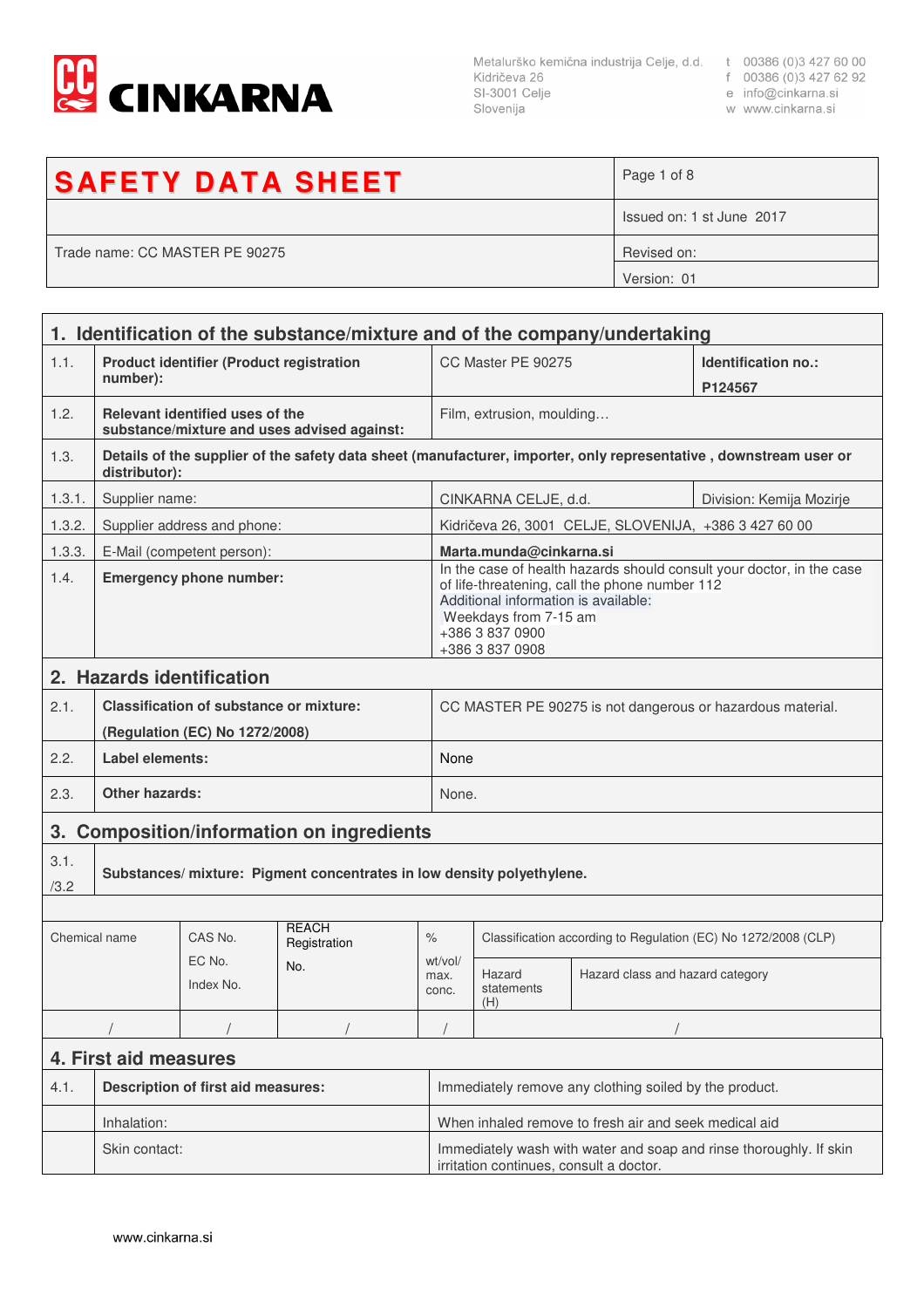Cinkarna Celje, SAFETY DATA SHEET **Page 2 of 8** 

Trade name: CC Master PE 90275

|        | Eyes/mycosis contact:                                                                          | Rinse eyes under running water for several minutes. Keep the eyes<br>opened. If symptoms persist, seek medical advice.                                                                        |  |
|--------|------------------------------------------------------------------------------------------------|-----------------------------------------------------------------------------------------------------------------------------------------------------------------------------------------------|--|
|        | Ingestion:                                                                                     | Rinse out the mouth and then drink plenty of water. If symptoms<br>persist, call for medical advice.                                                                                          |  |
| 4.2    | Most important symptoms and effects, acute<br>and delayed:                                     | Not known.                                                                                                                                                                                    |  |
| 4.3.   | Indication of any immediate medical attention<br>and special treatment needed:                 | Toasted part of body cooling with cold water.                                                                                                                                                 |  |
|        | 5. Firefighting measures                                                                       |                                                                                                                                                                                               |  |
| 5.1.   | <b>Extinguishing media</b>                                                                     |                                                                                                                                                                                               |  |
|        | Appropriate media:                                                                             | $CO2$ , foam, water.                                                                                                                                                                          |  |
|        | Inappropriate media:                                                                           | Strong water jet                                                                                                                                                                              |  |
| 5.2.   | Specific hazards arising from the substance or<br>mixture:                                     | In case of fires, hazardous combustion gas is formed: CO and CO <sub>2</sub>                                                                                                                  |  |
| 5.3.   | <b>Advice for firefighters:</b>                                                                | Wear self-contained respiratory protective device. Wear fully                                                                                                                                 |  |
|        |                                                                                                | protective clothing.                                                                                                                                                                          |  |
|        | 6. Accidental release measures                                                                 |                                                                                                                                                                                               |  |
| 6.1.   | Personal precautions protective equipment and<br>emergency procedures                          | Usual precautions when handling the material.                                                                                                                                                 |  |
| 6.1.1. | For non-emergency persons:                                                                     | Prevent the transfer of material into surface water drainage system<br>and underground.                                                                                                       |  |
| 6.1.2. | For emergency responders:                                                                      | No requirements.                                                                                                                                                                              |  |
| 6.2.   | <b>Environmental precautions:</b>                                                              | Prevent the transfer of material into sewers and watercourses.                                                                                                                                |  |
| 6.3.   | Methods and material for containment and<br>cleaning:                                          |                                                                                                                                                                                               |  |
| 6.3.1. | Appropriate spillage retaining techniques (fencing,<br>covering drains, retaining procedures): | Collect spilled material in an appropriated container for disposal.<br>Deposit it based on regulation.                                                                                        |  |
| 6.3.2. | Appropriate cleaning procedures                                                                |                                                                                                                                                                                               |  |
|        | Neutralization techniques                                                                      | Not known.                                                                                                                                                                                    |  |
|        | Decontamination techniques                                                                     | Not known.                                                                                                                                                                                    |  |
|        | Absorbent materials                                                                            | Not known.                                                                                                                                                                                    |  |
|        | Cleaning techniques                                                                            | Use appropriate tools to put the spilled solid in an appropriate disposal<br>or recovery container. Reuse or recycle where possible.                                                          |  |
|        | Sucking techniques                                                                             | Central vacuuming.                                                                                                                                                                            |  |
|        | Required equipment for retaining /cleaning                                                     | Soil, sand, shovel.                                                                                                                                                                           |  |
| 6.3.3. | Inappropriate cleaning or retaining techniques                                                 | Do not rinse with water.                                                                                                                                                                      |  |
| 6.4.   | <b>Reference to other sections:</b>                                                            | For further disposal measures see chapter 13.                                                                                                                                                 |  |
|        | 7. Handling and storage                                                                        |                                                                                                                                                                                               |  |
| 7.1.   | <b>Precautions for safe handling</b>                                                           |                                                                                                                                                                                               |  |
| 7.1.1. | Recommendations shall be specified to:                                                         |                                                                                                                                                                                               |  |
|        | Safe handing of substance or mixture:                                                          | Handle in contained and properly designed equipment system. Use<br>with adequate ventilation. Avoid ingestion and inhalation. Keep away<br>from uncontrolled heat and incompatible materials. |  |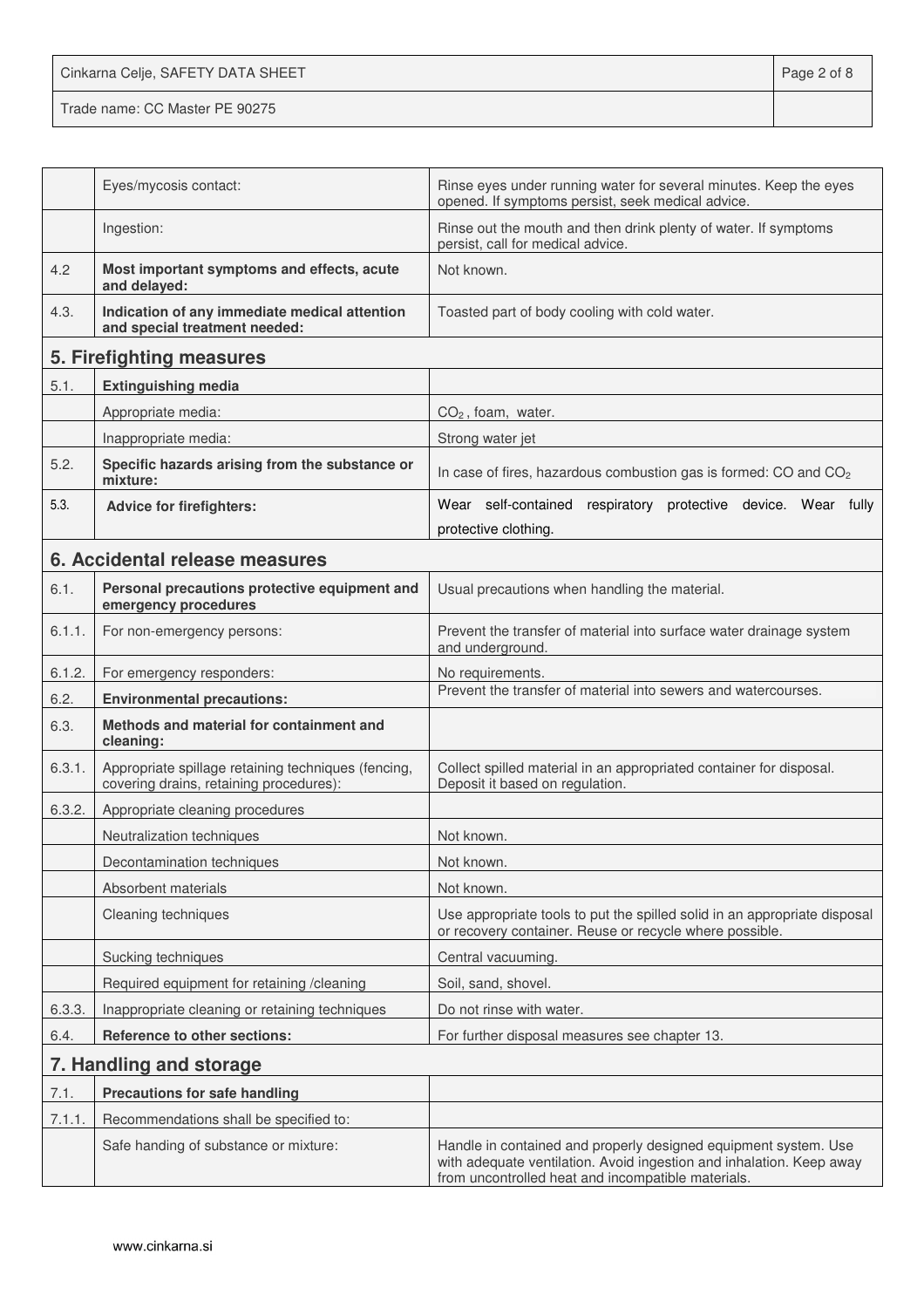| Cinkarna Celje, SAFETY DATA SHEET | Page 3 of 8 |
|-----------------------------------|-------------|
| Trade name: CC Master PE 90275    |             |

|        | Prevent handling of incompatible substances or<br>mixtures:                                                          | Lay attention to the warnings on the label.                                                                                                                                                      |
|--------|----------------------------------------------------------------------------------------------------------------------|--------------------------------------------------------------------------------------------------------------------------------------------------------------------------------------------------|
|        | Reduce the release of the substance or mixture to<br>the environment:                                                | Packaging should be tightly closed and upright to prevent leakage.                                                                                                                               |
| 7.1.2. | General working hygiene (prohibited eating,<br>drinking and smoking within working area; washing<br>hands $\ldots$ ) | Immediately remove any clothing soiled by the product. Avoid contact<br>with skin and eyes. During processing and handling of the product,<br>don't eat and drink. Avoid inhalation of dust.     |
| 7.2.   | Conditions for safe storage, including any<br>incompatibilities                                                      |                                                                                                                                                                                                  |
|        | Management of risk associated with:                                                                                  | Ground all material handling and transfer equipment to dissipate built-<br>up of static electricity.                                                                                             |
|        | - explosive atmospheres:                                                                                             | Every effort should be made to prevent the accumulation of powders<br>or fine dusts around material handling systems. ŽAccumulated<br>powders or fine dusts may form explosive air-dust mixture. |
|        | - corrosive substances:                                                                                              | Keep away from food, drink and the strong oxidizers.                                                                                                                                             |
|        | - incompatible substances or mixtures:                                                                               | The premises must be adequately ventilated.                                                                                                                                                      |
|        | - evaporation substances:                                                                                            | Keep from sources of ignition, heat and open flame.                                                                                                                                              |
|        | - potential ignition sources:                                                                                        | Precautions against electrostatic electricity, the use of grounded<br>equipment.                                                                                                                 |
|        | How to control the effects of                                                                                        |                                                                                                                                                                                                  |
|        | - weather conditions:                                                                                                | Store in a dry place.                                                                                                                                                                            |
|        | - ambient pressure:                                                                                                  | There are no requirements.                                                                                                                                                                       |
|        | - temperature:                                                                                                       | Do not store above 25 °C.                                                                                                                                                                        |
|        | - sunlight:                                                                                                          | Keep away from heat and direct sunlight.                                                                                                                                                         |
|        | - humidity:                                                                                                          | Store the product in dry and cold place. Keep away from heat, direct<br>sunlight and moisture. Keep in well-closed packaging.                                                                    |
|        | - vibrations:                                                                                                        | There are no requirements.                                                                                                                                                                       |
|        | Securing integrity of substance or mixture by use<br>of:                                                             |                                                                                                                                                                                                  |
|        | - stabilisers:                                                                                                       | There are no requirements.                                                                                                                                                                       |
|        | - antioxidants:                                                                                                      | There are no requirements.                                                                                                                                                                       |
|        | Other advice including:                                                                                              |                                                                                                                                                                                                  |
|        | - ventilation requirements;                                                                                          | Facilities must be adequately ventilated.                                                                                                                                                        |
|        | - specific designs for storage rooms or vessels<br>(including retention walls and ventilation):                      | No special measures required.                                                                                                                                                                    |
|        | - quantity limitations regarding storage conditions:                                                                 | No special measures required.                                                                                                                                                                    |
|        | - packaging compatibility:                                                                                           | No special measures required.                                                                                                                                                                    |
| 7.3.   | Specific end use(s):                                                                                                 | Colouring of polyethylene products.                                                                                                                                                              |
|        | 8. Exposure control/ personal protection                                                                             |                                                                                                                                                                                                  |
| 8.1.   | <b>Control parameters</b>                                                                                            |                                                                                                                                                                                                  |
| 8.1.1  | Limit values (MV):                                                                                                   |                                                                                                                                                                                                  |
|        | <b>DNEL</b>                                                                                                          | Titanium dioxide: 10 mg/m <sup>3</sup>                                                                                                                                                           |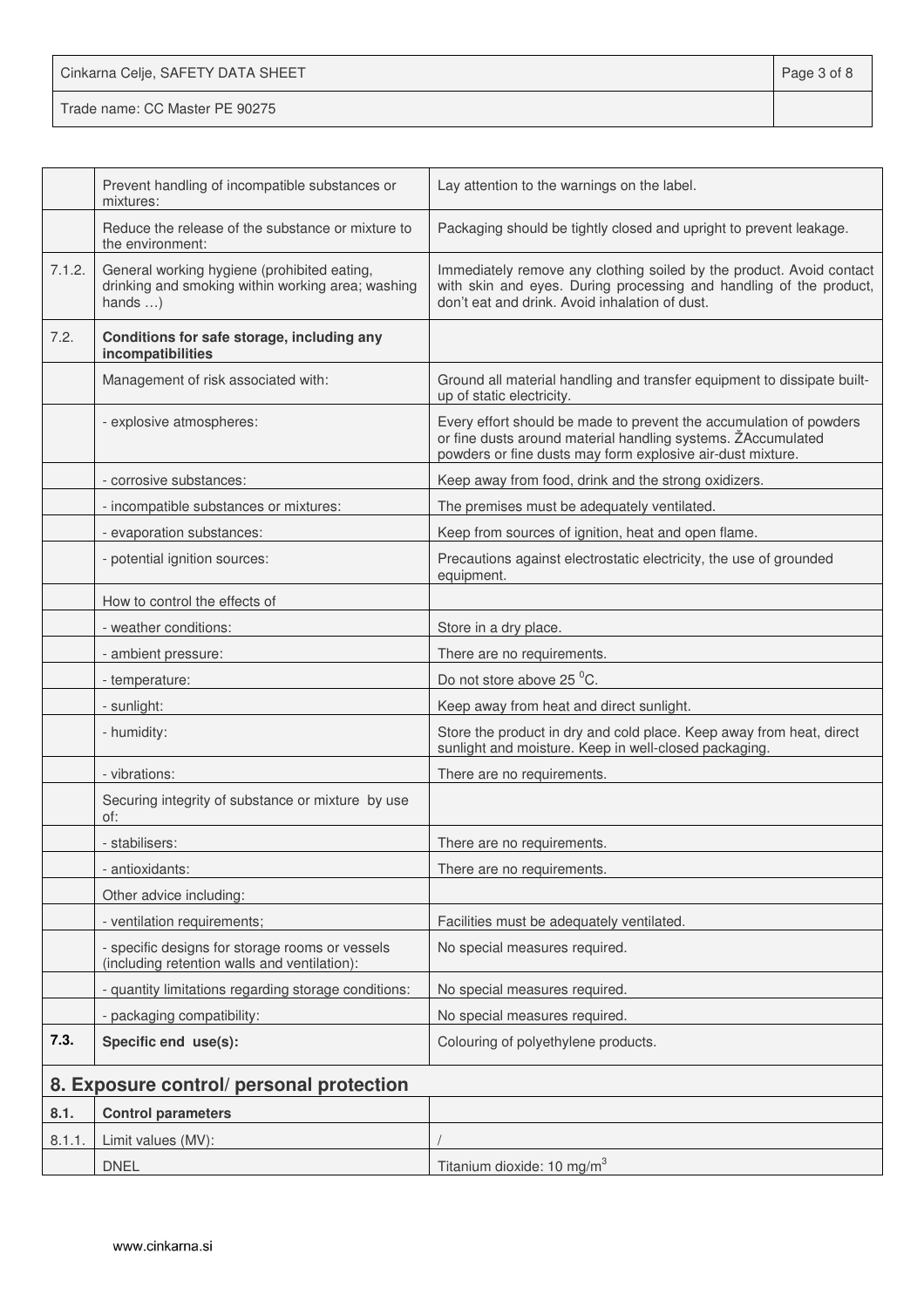Cinkarna Celje, SAFETY DATA SHEET **Page 4 of 8** 

Trade name: CC Master PE 90275

|        | <b>PNEC</b>                                                                                           | Titanium dioxide:                                                                                                                                                                                                                                                                                                                                                                                                                                                                   |  |  |
|--------|-------------------------------------------------------------------------------------------------------|-------------------------------------------------------------------------------------------------------------------------------------------------------------------------------------------------------------------------------------------------------------------------------------------------------------------------------------------------------------------------------------------------------------------------------------------------------------------------------------|--|--|
|        |                                                                                                       | Freshwater: $> 0.127$ mg/l                                                                                                                                                                                                                                                                                                                                                                                                                                                          |  |  |
|        |                                                                                                       | Freshwater deposits: > 1000 mg/kg                                                                                                                                                                                                                                                                                                                                                                                                                                                   |  |  |
|        |                                                                                                       | Sea water: $> 0,62$ mg/l                                                                                                                                                                                                                                                                                                                                                                                                                                                            |  |  |
|        |                                                                                                       | Sea water deposits: > 100 mg/kg                                                                                                                                                                                                                                                                                                                                                                                                                                                     |  |  |
|        |                                                                                                       | Soil: > 100 mg/kg                                                                                                                                                                                                                                                                                                                                                                                                                                                                   |  |  |
|        |                                                                                                       | Wastewater treatment plant: > 100 mg/kg                                                                                                                                                                                                                                                                                                                                                                                                                                             |  |  |
| 8.2.   | <b>Exposure control</b>                                                                               |                                                                                                                                                                                                                                                                                                                                                                                                                                                                                     |  |  |
| 8.2.1. | Appropriate engineering controls:                                                                     | Ventilation on the work place.                                                                                                                                                                                                                                                                                                                                                                                                                                                      |  |  |
| 8.2.2. | Personal protective equipment:                                                                        |                                                                                                                                                                                                                                                                                                                                                                                                                                                                                     |  |  |
|        | - respiratory protection:                                                                             | If engineering controls and ventilation are not sufficient to prevent<br>built-up of aerosols, vapours or dusts, appropriate NIOSH approved<br>air-purifying respirators or self-contained breathing apparatus<br>appropriate for exposure potential should be used. Air-supplied<br>breathing apparatus must be used when oxygen concentrations are<br>low or if airborne concentrations exceed the limits of the air-purifyng<br>respirators. Dust musk, SIST EN 140:1999/AC:2000 |  |  |
|        | - skin protection:                                                                                    | Protective clothing, SIST EN ISO 13688:2013                                                                                                                                                                                                                                                                                                                                                                                                                                         |  |  |
|        | - hand protection:                                                                                    | Wear thermal insulating gloves whenever molten material is present.<br>SIST EN 374-3:2003/AC:2006                                                                                                                                                                                                                                                                                                                                                                                   |  |  |
|        | - eye/face protection:                                                                                | Safety goggles, SIST EN 166:2002                                                                                                                                                                                                                                                                                                                                                                                                                                                    |  |  |
|        | - heat radiation protection:                                                                          | Gloves, SIST EN 407:2004                                                                                                                                                                                                                                                                                                                                                                                                                                                            |  |  |
|        | Other:                                                                                                | Before eating, drinking, or smoking, wash face and hands thoroughly<br>with soap and water.                                                                                                                                                                                                                                                                                                                                                                                         |  |  |
| 8.2.3. | Environment exposure control:                                                                         | Do not allow product to reach ground water, water bodies or sewage<br>system.                                                                                                                                                                                                                                                                                                                                                                                                       |  |  |
|        | 9. Physical and chemical properties                                                                   |                                                                                                                                                                                                                                                                                                                                                                                                                                                                                     |  |  |
| 9.1.   | Information on basic physical and chemical<br>properties:                                             |                                                                                                                                                                                                                                                                                                                                                                                                                                                                                     |  |  |
|        | - appearance                                                                                          | Solid, pellets                                                                                                                                                                                                                                                                                                                                                                                                                                                                      |  |  |
|        | - color                                                                                               | White                                                                                                                                                                                                                                                                                                                                                                                                                                                                               |  |  |
|        | - odor:                                                                                               | Odorles                                                                                                                                                                                                                                                                                                                                                                                                                                                                             |  |  |
|        | Upper/lower flammability or explosive limit:                                                          | N.a.                                                                                                                                                                                                                                                                                                                                                                                                                                                                                |  |  |
|        | Relative density:                                                                                     | 2,00 – 2,10 g/m <sup>3</sup> at 20 <sup>o</sup> C                                                                                                                                                                                                                                                                                                                                                                                                                                   |  |  |
|        | Solubility:                                                                                           | Insoluble in water                                                                                                                                                                                                                                                                                                                                                                                                                                                                  |  |  |
| 9.2.   | <b>Other information:</b>                                                                             | N.a.                                                                                                                                                                                                                                                                                                                                                                                                                                                                                |  |  |
|        | 10. Stability and reactivity                                                                          |                                                                                                                                                                                                                                                                                                                                                                                                                                                                                     |  |  |
| 10.1.  | <b>Reactivity:</b>                                                                                    | Stable and not reactive.                                                                                                                                                                                                                                                                                                                                                                                                                                                            |  |  |
| 10.2.  | <b>Chemical stability:</b>                                                                            | Under normal conditions the products is stable.                                                                                                                                                                                                                                                                                                                                                                                                                                     |  |  |
| 10.3.  | This product is stable under normal use conditions for shock,<br><b>Possible hazardous reactions:</b> |                                                                                                                                                                                                                                                                                                                                                                                                                                                                                     |  |  |
|        |                                                                                                       | vibration, pressure or temperature.                                                                                                                                                                                                                                                                                                                                                                                                                                                 |  |  |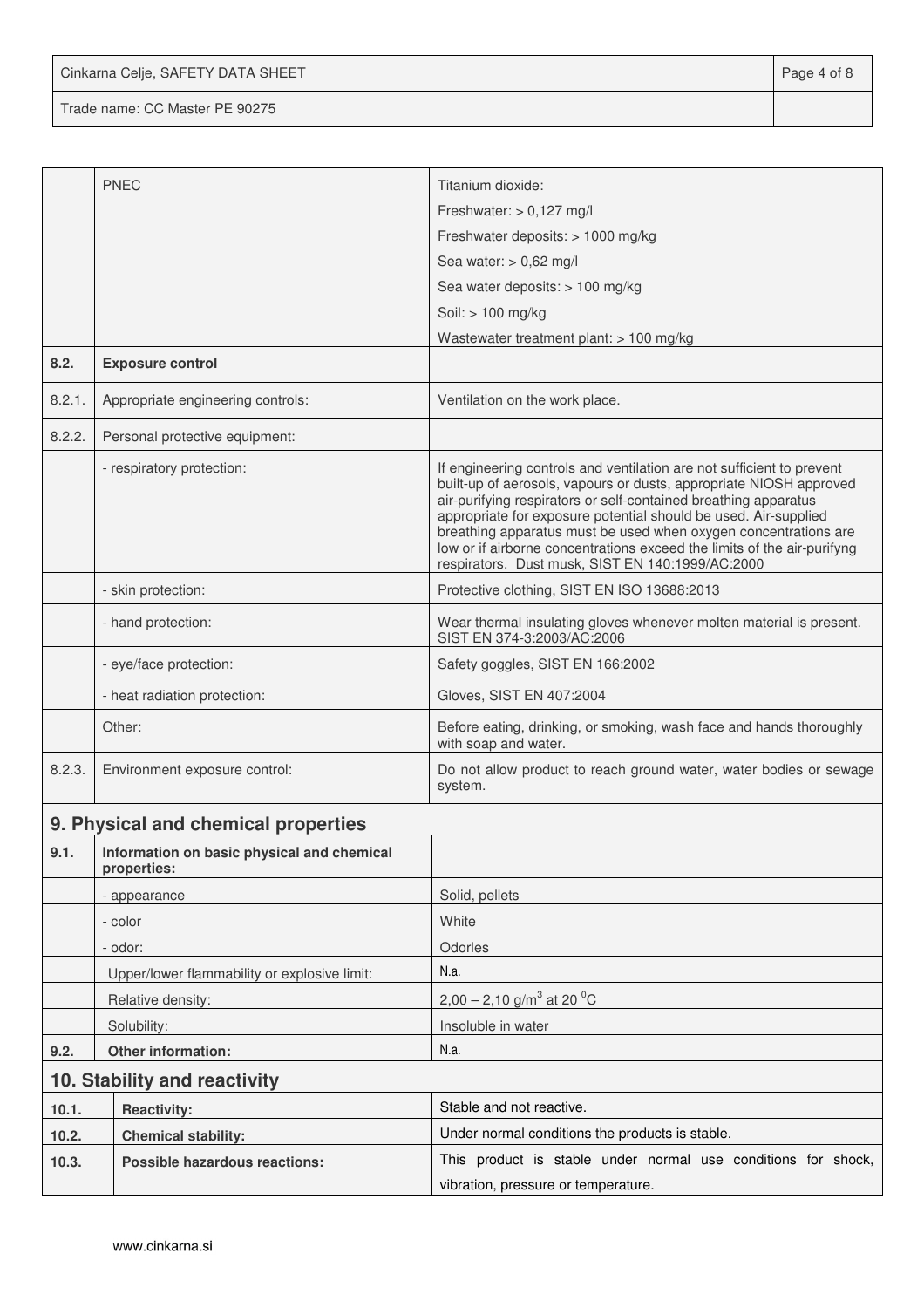Cinkarna Celje, SAFETY DATA SHEET **Page 5 of 8** 

Trade name: CC Master PE 90275

| 10.4. | <b>Conditions to avoid:</b>              | Avoid contact with flames or sparks. Do not heat temperatures<br>exceeding 350 °C.                                                                                                                                                                                                                                                                                                                                                                                                                                                                                                                                                                                                                                                                    |
|-------|------------------------------------------|-------------------------------------------------------------------------------------------------------------------------------------------------------------------------------------------------------------------------------------------------------------------------------------------------------------------------------------------------------------------------------------------------------------------------------------------------------------------------------------------------------------------------------------------------------------------------------------------------------------------------------------------------------------------------------------------------------------------------------------------------------|
| 10.5. | Incompatible materials:                  | Acid, alkali and oxidants.                                                                                                                                                                                                                                                                                                                                                                                                                                                                                                                                                                                                                                                                                                                            |
| 10.6. | <b>Hazardous decomposition products:</b> | Dust may from an explosive mixture with air, ignited by sparks<br>or source of ignition.                                                                                                                                                                                                                                                                                                                                                                                                                                                                                                                                                                                                                                                              |
|       | 11. Toxicological data                   |                                                                                                                                                                                                                                                                                                                                                                                                                                                                                                                                                                                                                                                                                                                                                       |
| 11.1. | Information on toxicological effects     |                                                                                                                                                                                                                                                                                                                                                                                                                                                                                                                                                                                                                                                                                                                                                       |
|       | - Acute toxicity:                        | Titanium dioxide:<br>Acute oral toxicity: LD 50/rat > 5000 mg/kg<br>Acute oral toxicity by inhalation: LD 50/4h rat > 6,82 mg/l                                                                                                                                                                                                                                                                                                                                                                                                                                                                                                                                                                                                                       |
|       | - skin corrosion/irritation:             | N.a.                                                                                                                                                                                                                                                                                                                                                                                                                                                                                                                                                                                                                                                                                                                                                  |
|       | - Serious eye damage/irritation:         | N.a.                                                                                                                                                                                                                                                                                                                                                                                                                                                                                                                                                                                                                                                                                                                                                  |
|       | - respiratory or skin sensitisation:     | May cause allergic reaction                                                                                                                                                                                                                                                                                                                                                                                                                                                                                                                                                                                                                                                                                                                           |
|       | - germ cell mutagenicity:                | N.a.                                                                                                                                                                                                                                                                                                                                                                                                                                                                                                                                                                                                                                                                                                                                                  |
|       | - Carcinogenicity:                       | In February 2006 the IARC came to the conclusion that there are not<br>enough evidence that titanium dioxide has carcinogenic effects in<br>humans. However, based on experiments in rats (inhalation), the IARC<br>notes that there is enough proof for carcinogenicity in the studied<br>animals (rats). General conclusion of the IARC is that Titanium<br>dioxide is "possibly carcinogen" to humans (class 2B).<br>This conclusion is based on the IARC rules that require the<br>identification of carcinogenicity be made by confirming the results<br>regarding the formation of tumours and performing two or more<br>independent researches in one living species in different laboratories<br>or on separate occasions by various methods. |
|       | - Toxicity for reproduction:             | It is not toxic for reproduction.                                                                                                                                                                                                                                                                                                                                                                                                                                                                                                                                                                                                                                                                                                                     |
|       | - STOT - single exposure:                | N.a.                                                                                                                                                                                                                                                                                                                                                                                                                                                                                                                                                                                                                                                                                                                                                  |
|       | - STOT - repeated exposure:              | N.a.                                                                                                                                                                                                                                                                                                                                                                                                                                                                                                                                                                                                                                                                                                                                                  |
|       | - Inhalation hazards:                    | N.a.                                                                                                                                                                                                                                                                                                                                                                                                                                                                                                                                                                                                                                                                                                                                                  |
|       | 12. Ecological information               |                                                                                                                                                                                                                                                                                                                                                                                                                                                                                                                                                                                                                                                                                                                                                       |
| 12.1. | <b>Toxicity:</b>                         | Titanium dioxide:<br>Toxicity for fish:<br>LC <sub>50</sub> / 96 h / Pimephales promelas (fathead minnow): > 1000 mg/l<br>Toxicity for aquatic organisms:<br>EC <sub>50</sub> / 72 h / Pseudokirchneriella subcapitata (green algae): 61 mg/l<br>Toxicity for aquatic invertebrates:<br>EC <sub>50</sub> / 48 h / Daphnia magna (water flea): > 1000 mg/l                                                                                                                                                                                                                                                                                                                                                                                             |
| 12.2. | Persistence and degradability:           | The product is bio non-degradable and insoluble in water.                                                                                                                                                                                                                                                                                                                                                                                                                                                                                                                                                                                                                                                                                             |
| 12.3. | <b>Accumulation in organisms:</b>        | The product does not accumulate in organisms.                                                                                                                                                                                                                                                                                                                                                                                                                                                                                                                                                                                                                                                                                                         |
| 12.4. | <b>Mobility in soil:</b>                 | N.a.                                                                                                                                                                                                                                                                                                                                                                                                                                                                                                                                                                                                                                                                                                                                                  |
| 12.5. | PBT and vPvB assessment results:         | Unclassified substance PBT/ Unclassified substance vPvB.                                                                                                                                                                                                                                                                                                                                                                                                                                                                                                                                                                                                                                                                                              |
| 12.6. | <b>Other adversative effects:</b>        | Do not allow product to reach ground water, water bodies or sewage<br>system.                                                                                                                                                                                                                                                                                                                                                                                                                                                                                                                                                                                                                                                                         |
|       | 13. Disposal considerations              |                                                                                                                                                                                                                                                                                                                                                                                                                                                                                                                                                                                                                                                                                                                                                       |
| 13.1. | <b>Waste treatment methods:</b>          | Remove in accordance with local regulations<br>Classification No. 07 02 13waste plastic                                                                                                                                                                                                                                                                                                                                                                                                                                                                                                                                                                                                                                                               |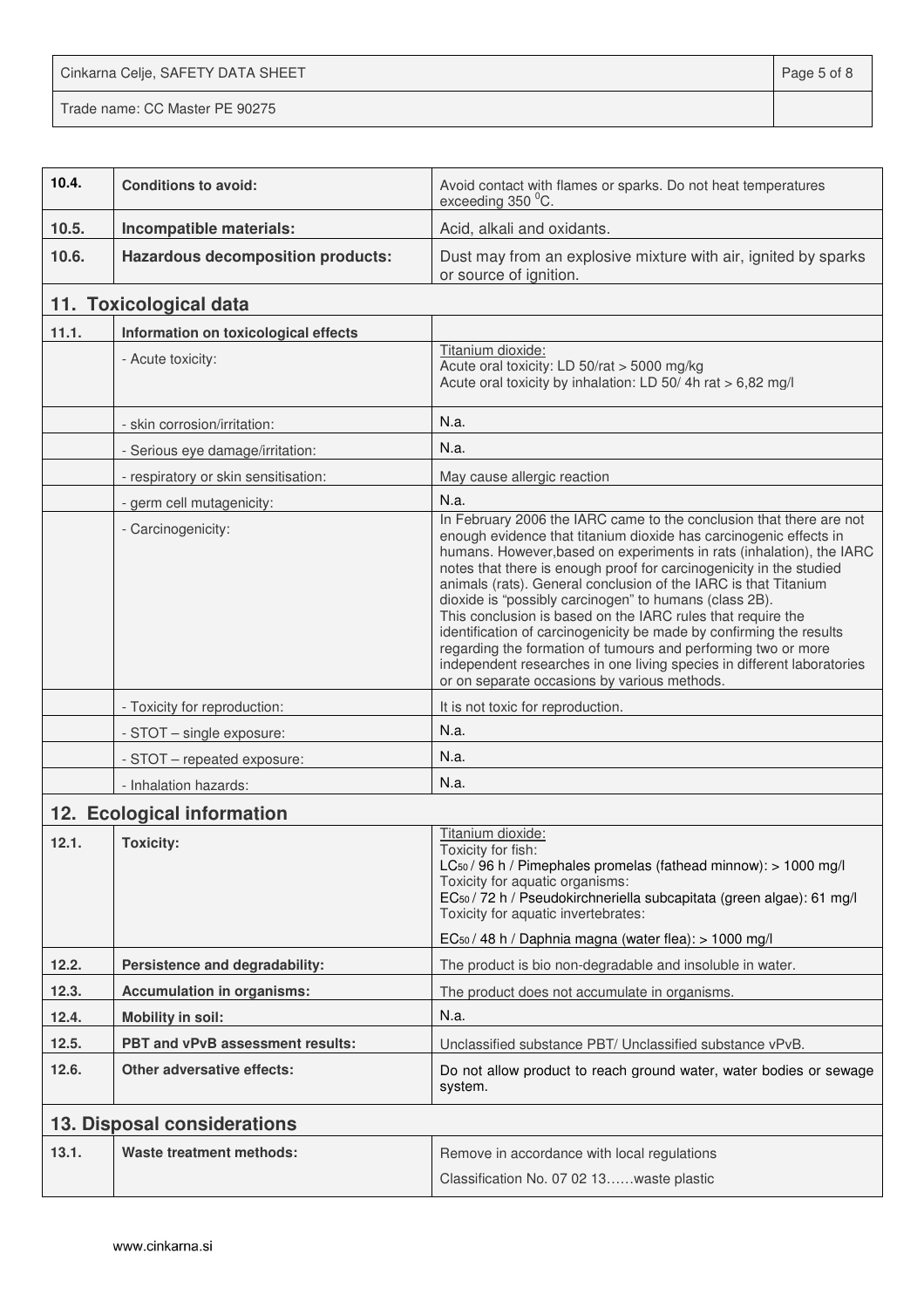Cinkarna Celje, SAFETY DATA SHEET **Page 6 of 8** and 2011 12 and 2012 12 and 2012 12 and 2012 12 and 2012 12 and 201 Trade name: CC Master PE 90275

|        | 14. Transport information                                                                                                                                                                                  |                                                                                                                                                                                                                                                                         |
|--------|------------------------------------------------------------------------------------------------------------------------------------------------------------------------------------------------------------|-------------------------------------------------------------------------------------------------------------------------------------------------------------------------------------------------------------------------------------------------------------------------|
|        | ADR, RID, AND, IMDG, ICAO-TI/IATA-DGR                                                                                                                                                                      |                                                                                                                                                                                                                                                                         |
| 14.1.  | UN number:                                                                                                                                                                                                 |                                                                                                                                                                                                                                                                         |
| 14.2.  | UN proper shipping (technical name if<br>required):                                                                                                                                                        |                                                                                                                                                                                                                                                                         |
| 14.3   | <b>Transport hazard class:</b>                                                                                                                                                                             |                                                                                                                                                                                                                                                                         |
| 14.4.  | Packaging group:                                                                                                                                                                                           |                                                                                                                                                                                                                                                                         |
| 14.5.  | <b>Hazard to environment:</b>                                                                                                                                                                              |                                                                                                                                                                                                                                                                         |
| 14.6.  | Special precautions for user:                                                                                                                                                                              |                                                                                                                                                                                                                                                                         |
| 14.7.  | Bulk transport by MARPOL 73/78 Annex II<br>and IBC Code:                                                                                                                                                   |                                                                                                                                                                                                                                                                         |
| 14.8.  | <b>Tunnel code:</b>                                                                                                                                                                                        |                                                                                                                                                                                                                                                                         |
| 14.9.  | <b>Classification code:</b>                                                                                                                                                                                |                                                                                                                                                                                                                                                                         |
| 14.10. | <b>Hazard label:</b>                                                                                                                                                                                       |                                                                                                                                                                                                                                                                         |
|        | 15. Regulatory information                                                                                                                                                                                 |                                                                                                                                                                                                                                                                         |
| 15.1.  | Rules and regulations regarding health,<br>safety, and environmental hazard specific to<br>the substance or mixture:                                                                                       | Law of chemicals and regulation of classification, packaging and<br>labelling of hazard material and preparation.                                                                                                                                                       |
| 15.2.  | <b>Chemical safety assessment:</b>                                                                                                                                                                         | Chemical safety assessment was not made.                                                                                                                                                                                                                                |
|        | 16. Other information                                                                                                                                                                                      |                                                                                                                                                                                                                                                                         |
|        | Amendments made in the revised edition:                                                                                                                                                                    |                                                                                                                                                                                                                                                                         |
|        | List of relevant R phrases, hazard statements,<br>safety phrases and/or precautionary statements.<br>Write out the full text of any statement which are<br>not written out in full under Sections 2 to 15: |                                                                                                                                                                                                                                                                         |
|        | Training of personnel:                                                                                                                                                                                     | In accordance with technical instruction.                                                                                                                                                                                                                               |
|        | Sources:                                                                                                                                                                                                   | The data given here are based on current knowledge and experience.<br>The purpose of this Material Safety Data Sheet is to describe the<br>product in terms of its safety requirements. The data do not signify<br>any warranty with regard to the products properties. |
|        |                                                                                                                                                                                                            | Chemicals Act (Zkem-UPB1) Official Gazette of RS No.<br>$\bullet$<br>110/2003, as amended (Official Gazette of RS, No. 16/2008 9/<br>$2011$ ).                                                                                                                          |
|        |                                                                                                                                                                                                            | Act on occupational safety and health (ZVZD-1) Official Gazette<br>$\bullet$<br>of RS, No. 43/2011.                                                                                                                                                                     |
|        |                                                                                                                                                                                                            | Rules on the protection of workers from risks related to chemical<br>$\bullet$<br>agents at work (Official Gazette of RS, No. 100/2001, as<br>amended (Official Gazette of RS, No. 39/2005, 53/2007,<br>$102/2010$ ).                                                   |
|        |                                                                                                                                                                                                            | Regulation on the classification, packaging and labeling of<br>$\bullet$<br>dangerous preparations (Official Gazette of RS No. 67/2005, as<br>amended (Official Gazette of RS, no. 137/2006, 70/2008 and<br>88/2008, 126/2008, 81/2009).                                |
|        |                                                                                                                                                                                                            | Rules on reporting (Official Gazette of RS, No. 35/2011), as                                                                                                                                                                                                            |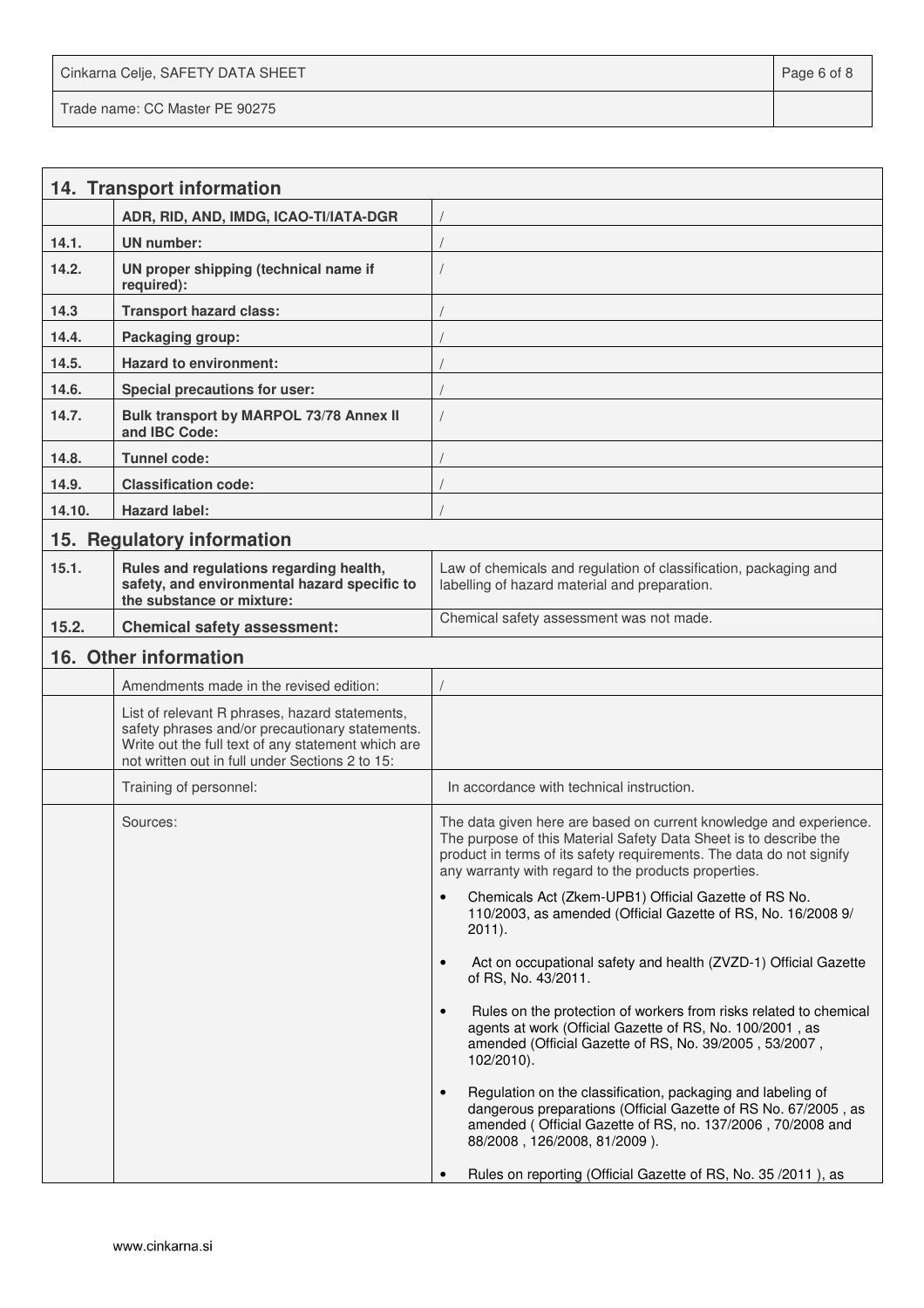| Cinkarna Celje, SAFETY DATA SHEET | Page 7 of 8 |
|-----------------------------------|-------------|
| Trade name: CC Master PE 90275    |             |

|  |                                              |                        | amended (Official Gazette RS, No. 49/2013).                                                                                                                                                                                                                                                                                                                                                                                                                                                                                                                                                                                                                                                                                                                                                                                                                                                          |
|--|----------------------------------------------|------------------------|------------------------------------------------------------------------------------------------------------------------------------------------------------------------------------------------------------------------------------------------------------------------------------------------------------------------------------------------------------------------------------------------------------------------------------------------------------------------------------------------------------------------------------------------------------------------------------------------------------------------------------------------------------------------------------------------------------------------------------------------------------------------------------------------------------------------------------------------------------------------------------------------------|
|  |                                              | $\bullet$              | Regulation on the management of packaging and packaging<br>waste (Official Gazette RS, no. 84/2006).                                                                                                                                                                                                                                                                                                                                                                                                                                                                                                                                                                                                                                                                                                                                                                                                 |
|  |                                              | $\bullet$<br>34/2008). | Ordinance on Waste Management (Official Gazette of RS, No.                                                                                                                                                                                                                                                                                                                                                                                                                                                                                                                                                                                                                                                                                                                                                                                                                                           |
|  |                                              | $\bullet$<br>$\bullet$ | Regulation (EC) no. 1907/2006 of the European Parliament and<br>of the Council concerning the Registration, Evaluation,<br>Authorisation and Restriction of Chemicals (REACH),<br>establishing a European Chemicals Agency, amending Directive<br>1999/45/EC and repealing Council Regulation (EEC) No. 793/93<br>and Commission Regulation (EC) no. 1488/94 and Council<br>Directive 76/769/EEC and Commission Directives 91/155/EEC,<br>93/67/EEC, 93/105/EEC and 2000/21/EC, as amended (OJ EU<br>No. 453 /2010, 348/2013).<br>Regulation (EC) no. 1272/2008 of the European Parliament and<br>of the Council on classification, labeling and packaging of<br>substances and mixtures, amending and repealing Directives<br>67/548/EEC, 1999/45 / EC and amending Regulation (EC) no.<br>1907/2006, as amended (Official Gazette of RS, No. 790/2009<br>286/2011, 618/2012, 0487/2013, 758/2013). |
|  |                                              | $\bullet$              | Publication of titles and references of harmonised standards<br>under Union harmonisation legislation (2013/C 186/01).                                                                                                                                                                                                                                                                                                                                                                                                                                                                                                                                                                                                                                                                                                                                                                               |
|  | A key or legend to abbreviation and acronyms | ADI-                   | Acceptable Daily Intake                                                                                                                                                                                                                                                                                                                                                                                                                                                                                                                                                                                                                                                                                                                                                                                                                                                                              |
|  | used in the safety data sheet:               | ADN -                  | European Agreement concerning the International                                                                                                                                                                                                                                                                                                                                                                                                                                                                                                                                                                                                                                                                                                                                                                                                                                                      |
|  |                                              |                        | Carriage of Dangerous Goods by Inland Waterways                                                                                                                                                                                                                                                                                                                                                                                                                                                                                                                                                                                                                                                                                                                                                                                                                                                      |
|  |                                              | CLP-                   | Regulation (EC) No 1272/2008 on classification,                                                                                                                                                                                                                                                                                                                                                                                                                                                                                                                                                                                                                                                                                                                                                                                                                                                      |
|  |                                              |                        | packaging and labelling of substances and mixtures                                                                                                                                                                                                                                                                                                                                                                                                                                                                                                                                                                                                                                                                                                                                                                                                                                                   |
|  |                                              | PNEC -                 | <b>Predicted No Effect Concentration</b>                                                                                                                                                                                                                                                                                                                                                                                                                                                                                                                                                                                                                                                                                                                                                                                                                                                             |
|  |                                              | DNEL -                 | Derived No Effect Level                                                                                                                                                                                                                                                                                                                                                                                                                                                                                                                                                                                                                                                                                                                                                                                                                                                                              |
|  |                                              | STOT-                  | Specific target organ toxicity                                                                                                                                                                                                                                                                                                                                                                                                                                                                                                                                                                                                                                                                                                                                                                                                                                                                       |
|  |                                              | ADR-                   | European Agreement concerning the International                                                                                                                                                                                                                                                                                                                                                                                                                                                                                                                                                                                                                                                                                                                                                                                                                                                      |
|  |                                              |                        | Carriage of Dangerous Goods by Road                                                                                                                                                                                                                                                                                                                                                                                                                                                                                                                                                                                                                                                                                                                                                                                                                                                                  |
|  |                                              | CAS -                  | <b>Chemical Abstract Services</b>                                                                                                                                                                                                                                                                                                                                                                                                                                                                                                                                                                                                                                                                                                                                                                                                                                                                    |
|  |                                              | EINECS -               | European Inventory of Existing Commercial Chemical                                                                                                                                                                                                                                                                                                                                                                                                                                                                                                                                                                                                                                                                                                                                                                                                                                                   |
|  |                                              | GHS-                   | Substances<br>Globally Harmonised System of Classification and<br>Labelling of Chemicals                                                                                                                                                                                                                                                                                                                                                                                                                                                                                                                                                                                                                                                                                                                                                                                                             |
|  |                                              | REACH-                 | Registration, Evaluation, Authorisation and Restriction of                                                                                                                                                                                                                                                                                                                                                                                                                                                                                                                                                                                                                                                                                                                                                                                                                                           |
|  |                                              |                        | Chemicals                                                                                                                                                                                                                                                                                                                                                                                                                                                                                                                                                                                                                                                                                                                                                                                                                                                                                            |
|  |                                              | ICAO-TI -              | International Civil Aviation Organisation - Technical                                                                                                                                                                                                                                                                                                                                                                                                                                                                                                                                                                                                                                                                                                                                                                                                                                                |
|  |                                              |                        | Instructions                                                                                                                                                                                                                                                                                                                                                                                                                                                                                                                                                                                                                                                                                                                                                                                                                                                                                         |
|  |                                              | IMDG -                 | Code International Maritime Dangerous Goods Code                                                                                                                                                                                                                                                                                                                                                                                                                                                                                                                                                                                                                                                                                                                                                                                                                                                     |
|  |                                              | IATA -                 | International Air Transport Association                                                                                                                                                                                                                                                                                                                                                                                                                                                                                                                                                                                                                                                                                                                                                                                                                                                              |
|  |                                              | ISO-                   | International Organization For Standardization                                                                                                                                                                                                                                                                                                                                                                                                                                                                                                                                                                                                                                                                                                                                                                                                                                                       |
|  |                                              | AOEL -                 | Acceptable Operator Exposure Level                                                                                                                                                                                                                                                                                                                                                                                                                                                                                                                                                                                                                                                                                                                                                                                                                                                                   |
|  |                                              |                        | NOAEL No - Observed Adverse Effect Level                                                                                                                                                                                                                                                                                                                                                                                                                                                                                                                                                                                                                                                                                                                                                                                                                                                             |